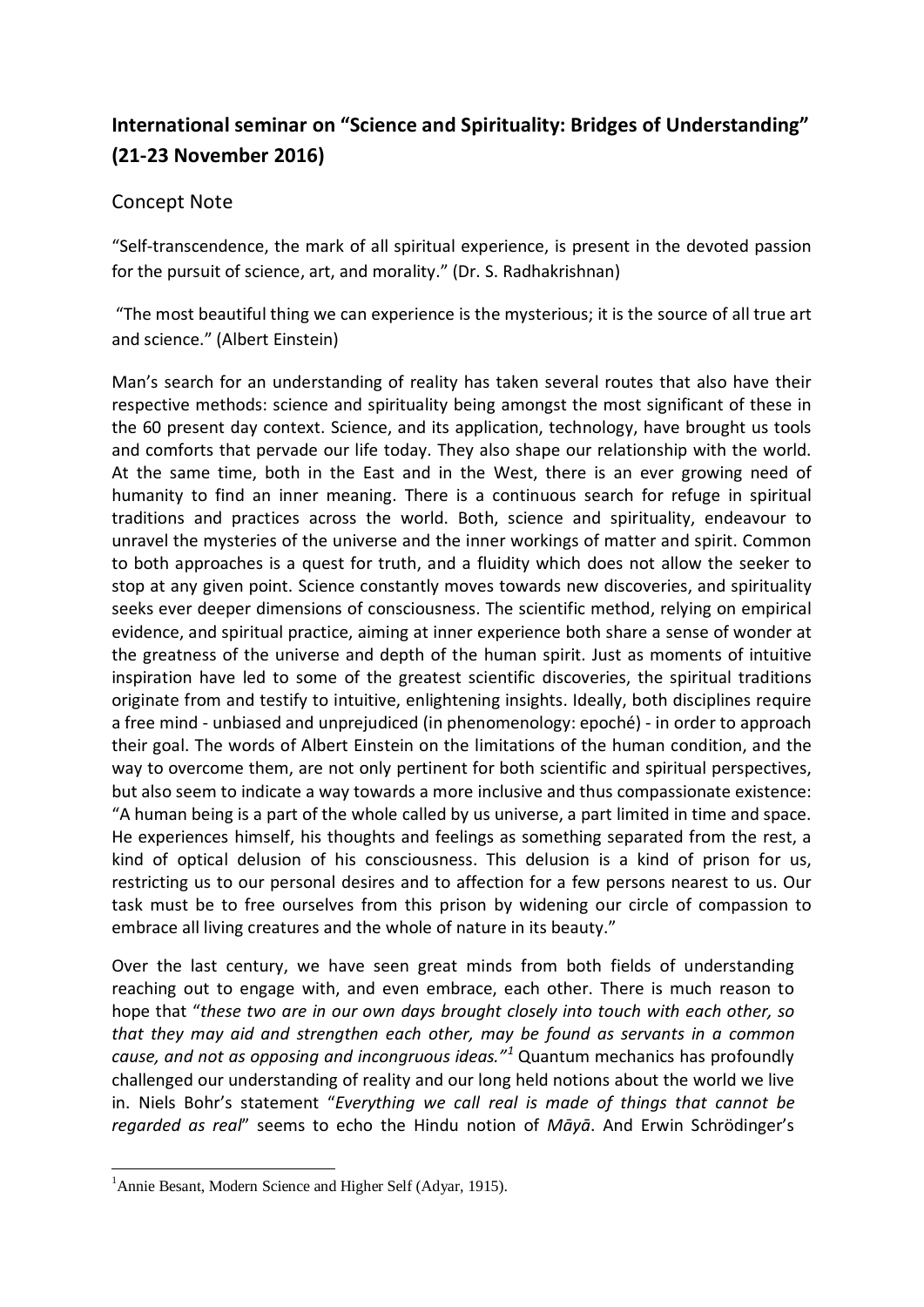words "*Quantum physics thus reveals a basic oneness of the universe*" resonate well with the spiritual experience of oneness which saints and sages of East and West have so rapturously sung about since ages.

On the other side, Sri Aurobindo acknowledges how science may aid in improving our understanding of spiritual practices themselves: "*Yogic methods have something of the same relation to the customary psychological workings of man as has the scientific handling of the force of electricity or of steam to their normal operations in Nature. And they, too, like the operations of Science, are formed upon a knowledge developed and confirmed by regular experiment, practical analysis and constant result".*[2](#page-1-0)

His Holiness the Dalai Lama has been leading a dialogue with scientists over the last decades, most fruitfully with neuroscience. We have to connect with this important and epoch-making dialogue. Addressing the Society of Neuroscience (Washington, DC), Dalai Lama said: "*I believe that the collaboration between neuroscience and the Buddhist contemplative tradition may shed fresh light on the vitally important question of the interface of ethics and neuroscience… Both parties in the dialogue can find the common ground of empirical observable facts of the human mind, while not falling into the temptation of reducing the framework of one discipline into that of the other…*" [3](#page-1-0)

The aim of the seminar is to attempt an overcoming of opposites and dichotomies. We can live neither without science nor without spirituality, and it is a bridging of the gap between the two that will contribute to greater harmony in society. We need most importantly to remember the vision of Dr. S. Radhakrishnan: "*Progress in the realms of Science, Art, and Morality shows that self and not-self are only relatively opposed. It is the business of man to break down the opposition, and make both express the one spirit. This view restores the balance between nature and spirit, and makes life worth living.*" [4](#page-1-0)

An International seminar on 'Science and Spirituality: Bridges of Understanding' was organised at IIAS during 21-23 November 2016. Professor Bettina Sharda Beaumer, National Fellow, IIAS was the Convener of the seminar. The welcome address was given by Professor Chetan Singh, Director, IIAS. Professor Bettina Sharda Beaumer, Convener of the seminar gave introductory remarks. The keynote addresss was given by Professor Partha Ghose, Fellow, National Academy of Sciences, 5, Lajpatrai Road, Mumfordganj, Allahabad delivered the keynote address.

## PARTICIPANTS

- Professor Partha Ghose, Fellow, National Academy of Sciences, 5, Lajpatrai Road, Mumfordganj, Allahabad
- Professor Swami Atmapriyananda, Vice Chancellor, Ramakrishna Mission Vivekananda University, Howrah, West Bengal
- Mr. Geshe Jangchup Choeden, Gaden Shartse Monastery, Mundgod, Karnataka
- Dr. Kishor Dere, Visiting Faculty, Jamia Millia Islamia University, Jamia Nagar, New Delhi

<sup>2</sup> Sri Aurobindo, The Synthesis of Yoga, p. 7. Pondicherry, 1999.

<span id="page-1-0"></span><sup>&</sup>lt;sup>3</sup> Tenzin Gyatso, the Dalai Lama, Science at the Crossroads (Talk given in 2005).

<sup>&</sup>lt;sup>4</sup>Dr. S. Radhakrishnan, The Philosophy of Rabindranath Tagore, p.27 (London, 1919).